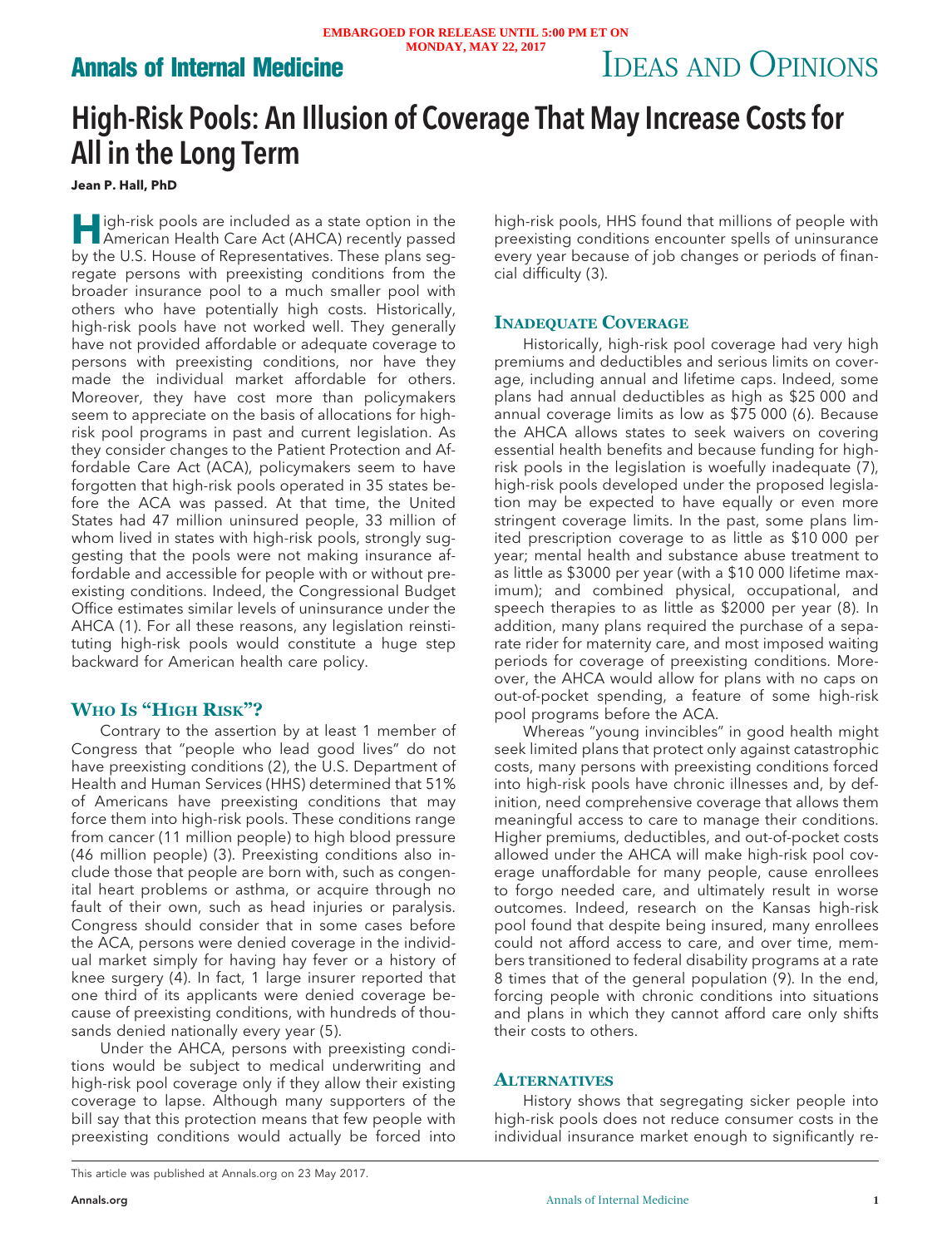IDEAS AND OPINIONS High-Risk Pools May Increase Costs for All in the Long Term

duce the number of uninsured. However, in the first year of the ACA, the federal reinsurance program successfully reduced premiums in the Marketplace by 10% to 14% (10). A federal reinsurance program also has worked very well since 2006 to keep Medicare Part D premiums low and private-insurer participation rates high. If Congress truly wants to make health insurance more affordable, funding a robust national reinsurance program is a much more efficient and equitable mechanism than a patchwork of state-based high-risk pools.

#### **CONCLUSION**

Insurance works best when it spreads costs across a large pool of people, limiting the effects of those with higher costs on overall rates. High-risk pools do not work, because they concentrate costs and require subsidies at a level that policymakers have never funded adequately. Perhaps ironically, the AHCA likely will increase the cost of individual insurance, even for the healthiest people, because those with preexisting conditions will make heroic efforts to maintain their coverage in the Marketplace, whereas healthy people may choose to drop out. At the same time, persons with preexisting conditions who have a lapse in coverage will be subject to premiums and deductibles that may make it impossible for them to obtain insurance or to use it when needed. When their conditions worsen because of lack of care, all Americans will share their costs.

From University of Kansas Medical Center, Kansas City, Kansas.

**Financial Support:** Funding for this study was provided by The Commonwealth Fund.

**Disclosures:** Author has disclosed no conflicts of interest. Form can be viewed at [www.acponline.org/authors/icmje](http://www.acponline.org/authors/icmje/ConflictOfInterestForms.do?msNum=M17-1196) [/ConflictOfInterestForms.do?msNum=M17-1196.](http://www.acponline.org/authors/icmje/ConflictOfInterestForms.do?msNum=M17-1196)

**Requests for Single Reprints:** Jean P. Hall, PhD, University of Kansas Medical Center, Department of Health Policy and Management, Mail Stop 3044, 3901 Rainbow Boulevard, Kansas City, KS 66160; e-mail, [jhall@ku.edu.](mailto:jhall@ku.edu)

Author contributions are available at [Annals.org.](http://www.annals.org)

Ann Intern Med. doi:10.7326/M17-1196

#### **References**

1. Congressional Budget Office (CBO). American Health Care Act– Budget Reconciliation Recommendations of the House Committees on Ways and Means and Energy and Commerce. Washington, DC: CBO; 13 March 2017. Accessed at [www.cbo.gov/system/files](http://www.cbo.gov/system/files/115th-congress-2017-2018/costestimate/americanhealthcareact.pdf) [/115th-congress-2017-2018/costestimate/americanhealthcareact](http://www.cbo.gov/system/files/115th-congress-2017-2018/costestimate/americanhealthcareact.pdf) [.pdf](http://www.cbo.gov/system/files/115th-congress-2017-2018/costestimate/americanhealthcareact.pdf) on 10 May 2017.

2. Chait J. Republican blurts out that sick people don't deserve affordable care. New York Magazine. 1 May 2017. Accessed at [http:](http://nymag.com/daily/intelligencer/2017/05/republican-sick-people-dont-deserve-affordable-care.html) [//nymag.com/daily/intelligencer/2017/05/republican-sick-people](http://nymag.com/daily/intelligencer/2017/05/republican-sick-people-dont-deserve-affordable-care.html) [-dont-deserve-affordable-care.html](http://nymag.com/daily/intelligencer/2017/05/republican-sick-people-dont-deserve-affordable-care.html) on 10 May 2017.

3. U.S. Department of Health and Human Services. Health insurance coverage for Americans with pre-existing conditions: the impact of the Affordable Care Act. Washington, DC: U.S. Department of Health and Human Services. ASPE issue brief; 5 January 2017. Accessed at [https://aspe.hhs.gov/pdf-report/health-insurance-coverage](https://aspe.hhs.gov/pdf-report/health-insurance-coverage-americans-pre-existing-conditions-impact-affordable-care-act) [-americans-pre-existing-conditions-impact-affordable-care-act](https://aspe.hhs.gov/pdf-report/health-insurance-coverage-americans-pre-existing-conditions-impact-affordable-care-act) on 10 May 2017.

4. Pollitz K, Sorian R, Thomas K. How accessible is individual health insurance for consumers in less-than perfect health? Menlo Park, CA: Henry J. Kaiser Family Foundation; 1 June 2001. Accessed at [http://](http://kff.org/health-costs/report/how-accessible-is-individual-health-insurance-for/) [kff.org/health-costs/report/how-accessible-is-individual-health](http://kff.org/health-costs/report/how-accessible-is-individual-health-insurance-for/) [-insurance-for/](http://kff.org/health-costs/report/how-accessible-is-individual-health-insurance-for/) on 10 May 2017.

5. Waxman HA, Stupak B. Memorandum to the members of the Committee on Energy and Commerce re: coverage denials for pre-existing conditions in the individual health insurance market. 10 October 2010. Accessed at [www.thehill.com/images/stories](http://www.thehill.com/images/stories/blogs/memo1.pdf) [/blogs/memo1.pdf](http://www.thehill.com/images/stories/blogs/memo1.pdf) on 10 May 2017.

6. Hall JP. Why high risk pools (still) won't work. 2015 February 13. In: The Commonwealth Fund Blog [Internet]. Accessed at [www](http://www.commonwealthfund.org/publications/blog/2015/feb/why-high-risk-pools-still-will-not-work) [.commonwealthfund.org/publications/blog/2015/feb/why-high](http://www.commonwealthfund.org/publications/blog/2015/feb/why-high-risk-pools-still-will-not-work) [-risk-pools-still-will-not-work](http://www.commonwealthfund.org/publications/blog/2015/feb/why-high-risk-pools-still-will-not-work) on 10 May 2017.

7. Sloan C. Proposed high risk pool funding likely insufficient to cover insurance needs for individuals with pre-existing conditions. Washington, DC: Avalere; May 2017. Accessed at [http://](http://avalere.com/expertise/managed-care/insights/proposed-high-risk-pool-funding-likely-insufficient-to-cover-insurance-need) [avalere.com/expertise/managed-care/insights/proposed-high-risk](http://avalere.com/expertise/managed-care/insights/proposed-high-risk-pool-funding-likely-insufficient-to-cover-insurance-need) [-pool-funding-likely-insufficient-to-cover-insurance-need](http://avalere.com/expertise/managed-care/insights/proposed-high-risk-pool-funding-likely-insufficient-to-cover-insurance-need) on 10 May 2017.

8. National Association of State Comprehensive Health Insurance Plans (NASCHIP). Comprehensive Health Insurance for High-Risk Individuals: A State-by-State Analysis. Denver: NASCHIP; 2009.

9. Hall JP, Moore JM. Does high risk pool coverage meet the needs of a population at risk for disability? Inquiry. 2008;45:340-52.

10. American Academy of Actuaries (AAA). Steps toward a more sustainable individual health insurance market. AAA issue brief. Washington, DC: AAA; April 2017. Accessed at [www.actuary.org](http://www.actuary.org/content/steps-toward-more-sustainable-individual-health-insurance-market) [/content/steps-toward-more-sustainable-individual-health-insurance](http://www.actuary.org/content/steps-toward-more-sustainable-individual-health-insurance-market) [-market](http://www.actuary.org/content/steps-toward-more-sustainable-individual-health-insurance-market) on 10 May 2017.